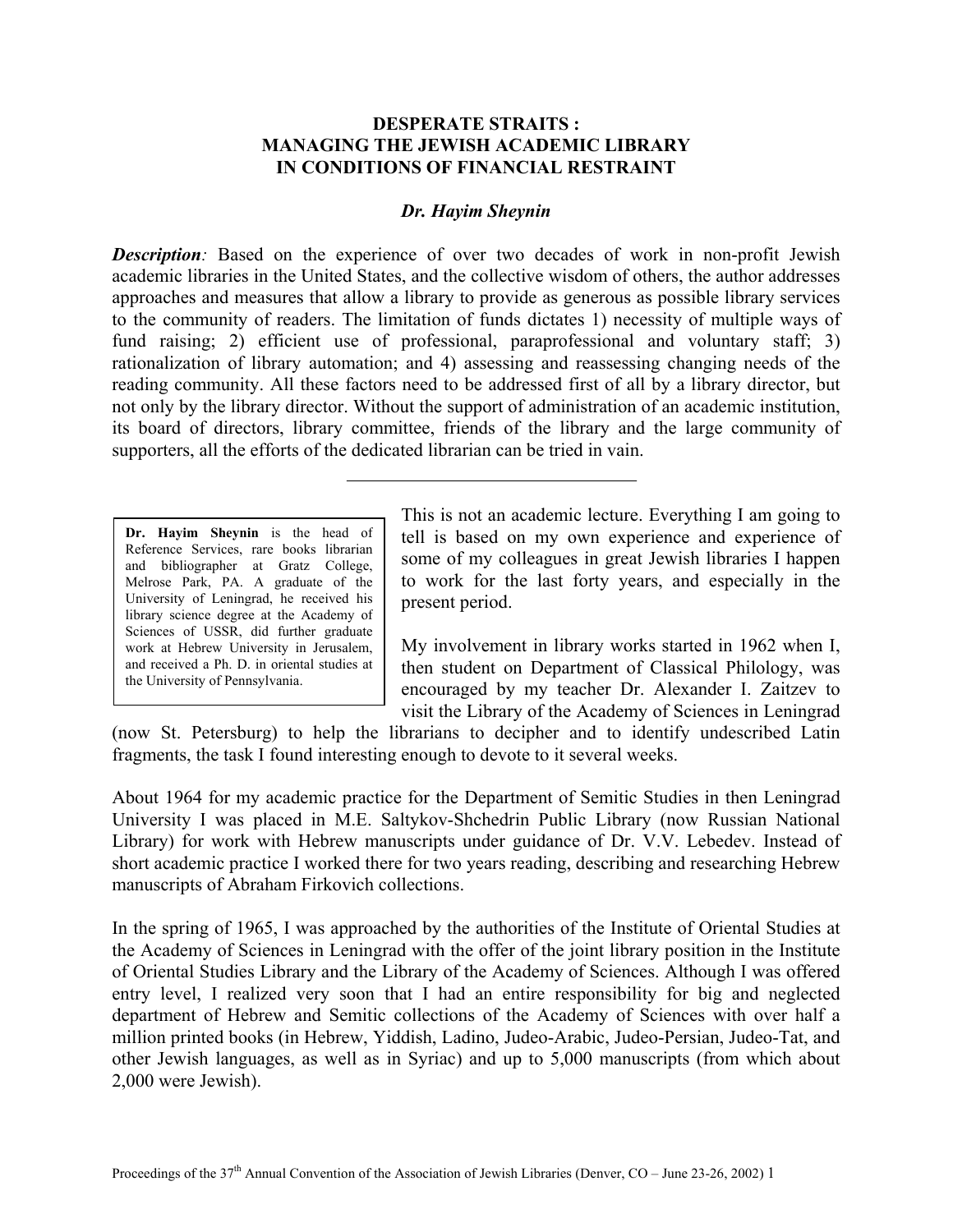To make long story short I will tell that in 7 years I arranged the Hebrew books in alphabetical order in 4 formats (by size), I described printed books in a card catalog, I prepared for publication a catalog of Hebrew incunabula, and described over 300 Hebrew manuscripts. Accordingly I was promoted 4 times from library assistant to Curator of Hebrew and Semitic collections.

In 1972 I immigrated to Israel, where I was accepted to the faculty of Haifa University, where among other things, I taught different courses in Jewish librarianship. In 1979 I was approached by Dr. A. I. Katsh, a former president of Dropsie University to head the library of his institution, which I accepted. I worked in Dropsie University Library (now Center for Advanced Judaic Studies at the University of Pennsylvania) until 1982. Since 1986 I work in the Gratz College Library (for last years Tuttleman Library of Gratz College).

Thanks to my experience for nearly forty years, I felt all the hardships of inadequate funding, insufficiency of staff, unrealistic and wrong presumptions of institutions' administration in addition to natural disasters. In every place I tried to counteract all the difficulties and searched for the ways to minimize the negative sides of the situation.

Working in Russia under strict communist rule, I was limited in exercising broad activities (the only initiatives permitted were those coming from the top down), but even there I was able to recruit several volunteers to assist with the physical and manual jobs, to get some library equipment not ordered by my administration, to organize preservation and binding of thousands Jewish books and newspapers, to dust the books which during the W.W.II were used instead of sand bags for protection of the building from German bombs, to answer questions of private citizens who were not fellows of Academy (and actually were not permitted to contact me directly without the note from my superiors).

It would be imagined that the conditions in library work in Free World and especially in the United States supposed to be much better, and they are actually better, but not in every aspect. As I arrived to Dropsie University Library in 1979, I found out very soon, that funding of the library was not only inadequate, but almost not existing, we had difficulties even in obtaining office and library supplies, donations for the library were accounted to the general funds of the institution, and it took great efforts to convince administration to allot misery sums for new acquisitions.

The library was catalogued following an antiquated Freidus system of classification, there were thousands of uncatalogued books inaccessible for patrons. They included several private libraries of the former professors and Board members, as well as parts of the libraries of Isaac Lisser and Judge Mayer Sulzberger. Some of these books were acquired in the beginning of the  $20<sup>th</sup>$ century, but were not only uncataloged, but even were not accessioned. But worse of all was the situation that I had only one part time cataloger (paraprofessional) and this was in the condition of manual cataloging. During my term I involved into library work several volunteers again to assist with the physical and manual jobs.

Here for the first time in my life, in defiance of my personal feelings, I initiated fundraising. I approached several wealthy members of Dropsie University Board of Governors, [among them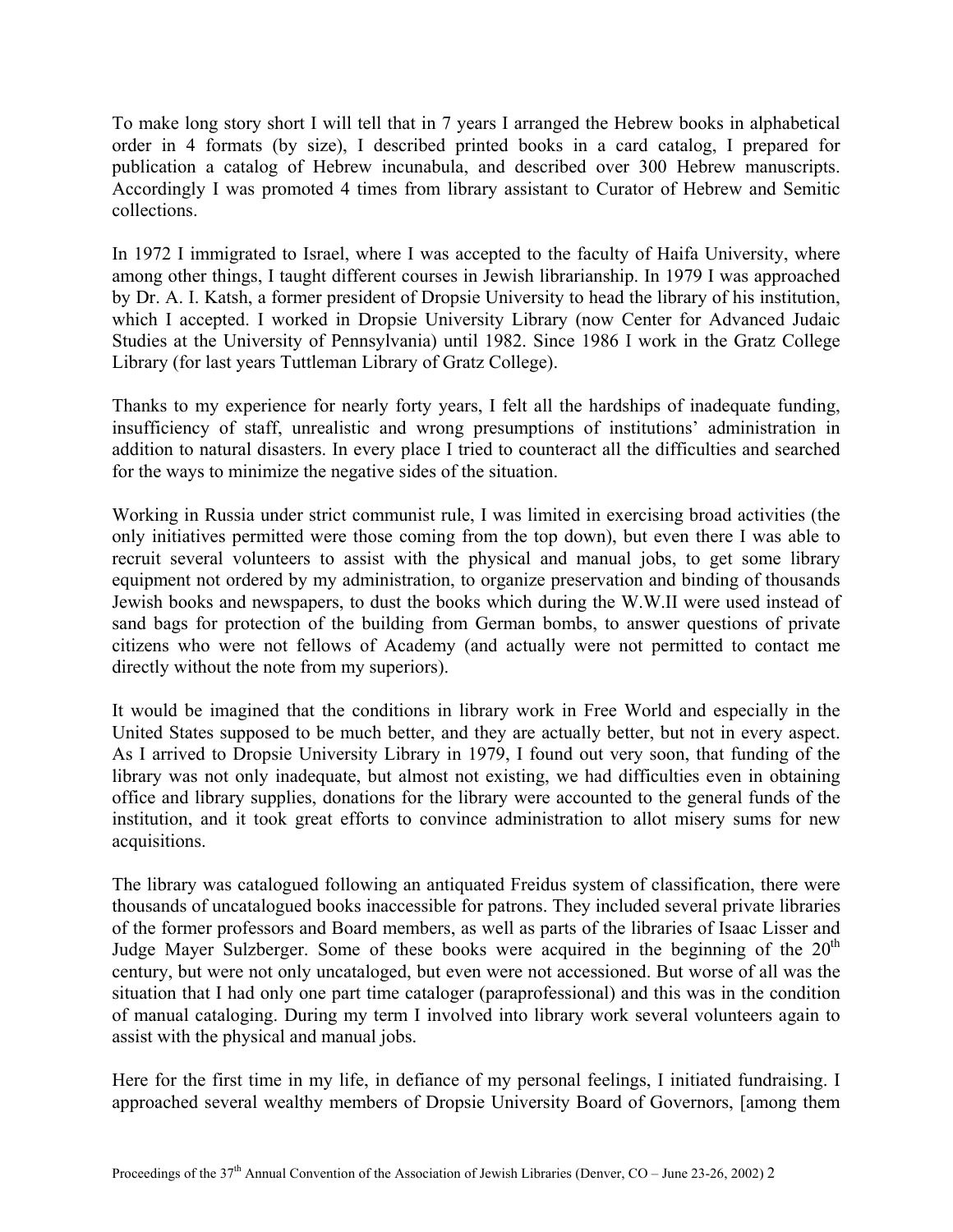Frederick Mann, Isadore Kirshner, Thomas (former Tomashevsky), A. Wood, etc.], gave talks in Locust Club, Philadelphia, I went to talk to the Friends of Dropsie University and several other Jewish and non-Jewish organizations. In every meeting I spoke about importance of Hebrew books and manuscripts and about the needs of the library. As a result of these fundraising activities, library started to receive some money, which were spent mostly for paying the staff, purchasing books mostly those ordered by professors. I also approached Dr. Laurence Marwick z"al, a graduate and former professor of Dropsie University, who in this time was the Head of Hebraica Section of the Library of Congress. He was kind enough to supply a big stock of the printed cards for our Hebrew books, some publications of the Library of Congress, thus facilitating the change from Freidus system to the LC classification. During my term I was able to transfer to LC system only a small part of library holdings (somewhat between one and three thousands). We supplied a copy of each cataloging to the Union Catalog of Philadelphia libraries which was physically located in the building of the Library of the University of Pennsylvania.

During my term I made several exhibits from the antiquities and books of the University, which also promoted the library and contributed to a greater interest to it. We also participated in the exhibitions of other governmental and private institutions providing some items from our collections.

Some of the contributions we received from non-Jewish contributors. With these contributions, we were able to accomplish the project of preservation of some 500 Cairo Genizah fragments. Previously, under leadership of Dr. Abraham I. Katsh, they were put under glass and framed, which were extremely unfriendly to patrons, since they could read only one side of the document. Moreover sometime in one frame were more than one leaf and only one side of the first leaf was accessible. Working on the program we discovered some fragments as large as fifty three leaves. We were able to put each leaf of entire collection in a transparent non acid envelope in such way that all the leaves could be read from both sides. This arrangement also allowed microfilming Genizah fragments without damage to the worn leaves. We provided two copies of microfilms of entire collection of Genizah fragments to the Institute of the Microfilmed Hebrew Manuscripts in Jerusalem. Since then the use of these materials increased enormously. I was able to identify some additional Genizah fragments and to add them to existing B. Halper's catalog.

The situation in Gratz College was slightly different when I started in 1986. The library had less books than in my previous libraries. However the use of the library was on higher scale. The library suffered from insufficient funding and incompetent administration during many years. Nobody knew how many books are in library holdings. The last shelf reading was done in 1916. There were thousands of uncatalogued books, especially those in Yiddish as well as printed books, manuscripts and audio materials in the Music department. Also the building of the College was located in the North Philadelphia, Olney section, which in this time was real crime area. In the beginning the library employed one library clerk and two library assistants, but very soon their jobs were cut, and the library remained with the staff of two professional catalogers and two paraprofessional librarians.

Some of the head librarians had more luck than others in convincing the administration to provide students for library work. In total the number of students varied from 3 to 0. Working up to 20 hours weekly, students mostly shelved books, shifted books and in some cases arranged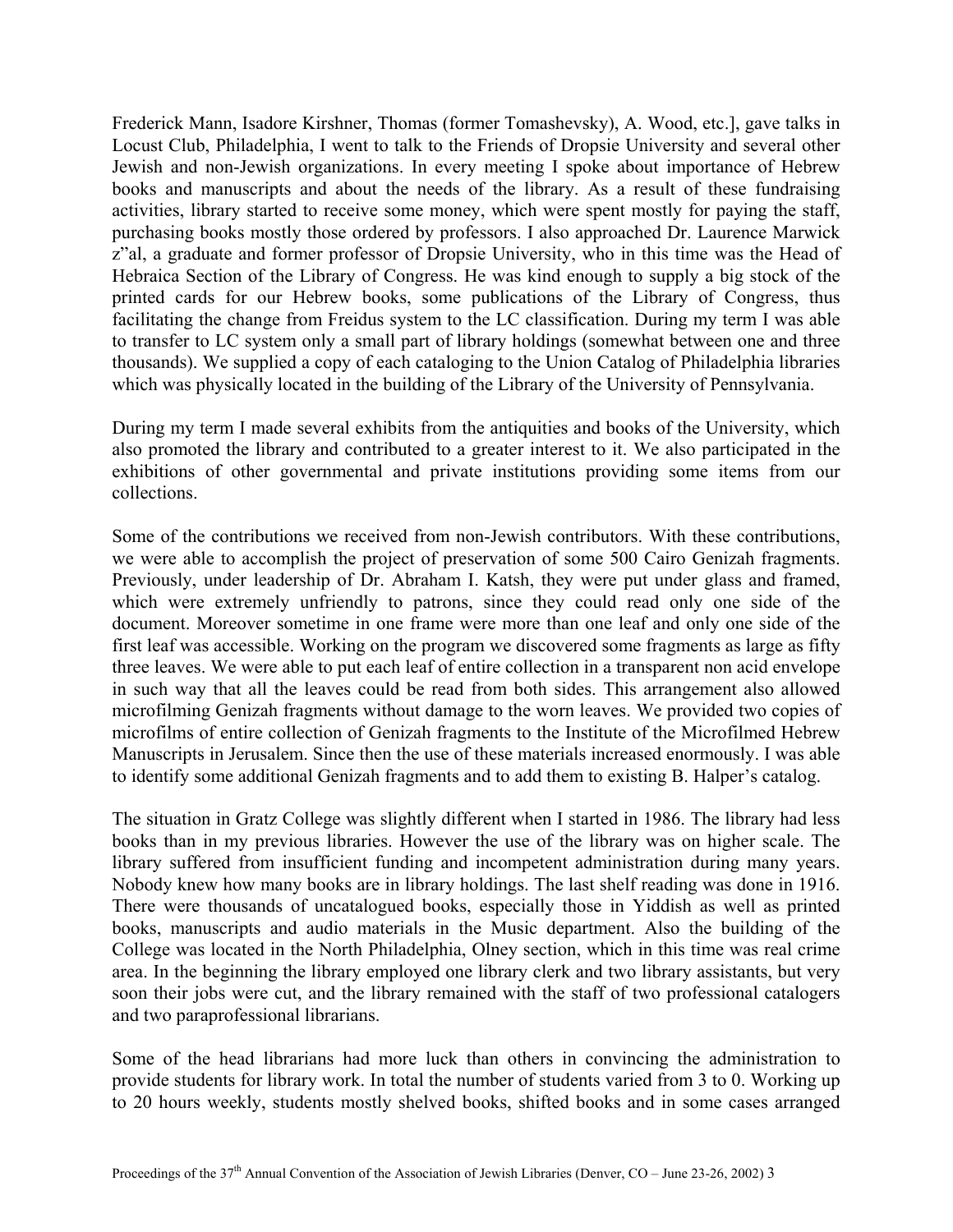book cards in shelf list order in circulation area. The great challenge that the library faced was the move of the library to the new campus in 1989. All the move was realized by the library staff with no outside help. The great organization and planning of this move secured the relocation of the library and the preservation of the order on book shelves.

The insufficience of professional staff was somehow alleviated by automation. First OCLC was introduced for cataloguing in 1983, than in the beginning of the 90s RLIN started to be used for cataloguing of Hebrew script materials.

Most of the library books were in LC classification system, some were cataloged using LC printed cards, but the majority of the books catalogued since 1983 on OCLC with full sets of cards in dictionary catalog and in shelf list catalog.

Much later in the beginning of the 90s on-line systems became fashionable in the libraries. This was really a torture to look into many competing systems and to know you can not afford them. Then to look into the cheapest of them and to find defects, insufficiences, shortcomings and bugs in most of these systems. By opportunity, the Windows version of Aleph was accepted for the library, but since the company did not continue the technical support of PC version, we abondoned it in favor of a cheaper and more adequate for small academic libraries MANDARIN library automation system, which after several updates became very useful tool, at least for usage as on-line catalog and circulation. The acquisition system still needs improvements. All the bibliographic records made on OCLC and RLIN were imported into MANDARIN.

With the introduction of MANDARIN we closed our dictionary catalog. Thus we cut time and expenses connected to ordering full sets of cards and for filing cards. The dictionary catalog is still available. We didn't dismantle it. We need to keep this catalog untill all the bibliographic records will be included into our on-line catalog. This can be accomplished with the comletion of barcoding which is in the advanced stage. At the completion of barcoding we would be able to know how many books and other holdings we have in the library. Now we are close to 50% in barcoding. The barcoding in the initial stages was done only during one summer by the entire staff of the library with the help of a few volunteers. Since then it is continued by two catalogers. If it will be continued in the same tempo, we can expect completion in five to ten years.

There are some thoughts to make our on-line catalog available through Internet. Technically it can be done very soon. However we are cautious to make public bibliographic records many of which were obtained by non-critical copy cataloging.

Previously our cataloging has been divided between two big library networks, RLIN for Hebrew script materials, OCLC for the rest of materials. From this year we consolidated cataloging using only OCLC. The positive developments in increase of cataloging connected very much also to human factor. The rate of our cataloging increased dramatically, even only two catalogers are on the staff of the library. The replacement of one cataloger dramatically changed statistics of cataloging. Now we are in advanced period of training of the third person to perform a copy cataloging on OCLC. He will be a part time cataloger, working also in acquisition and ILL services.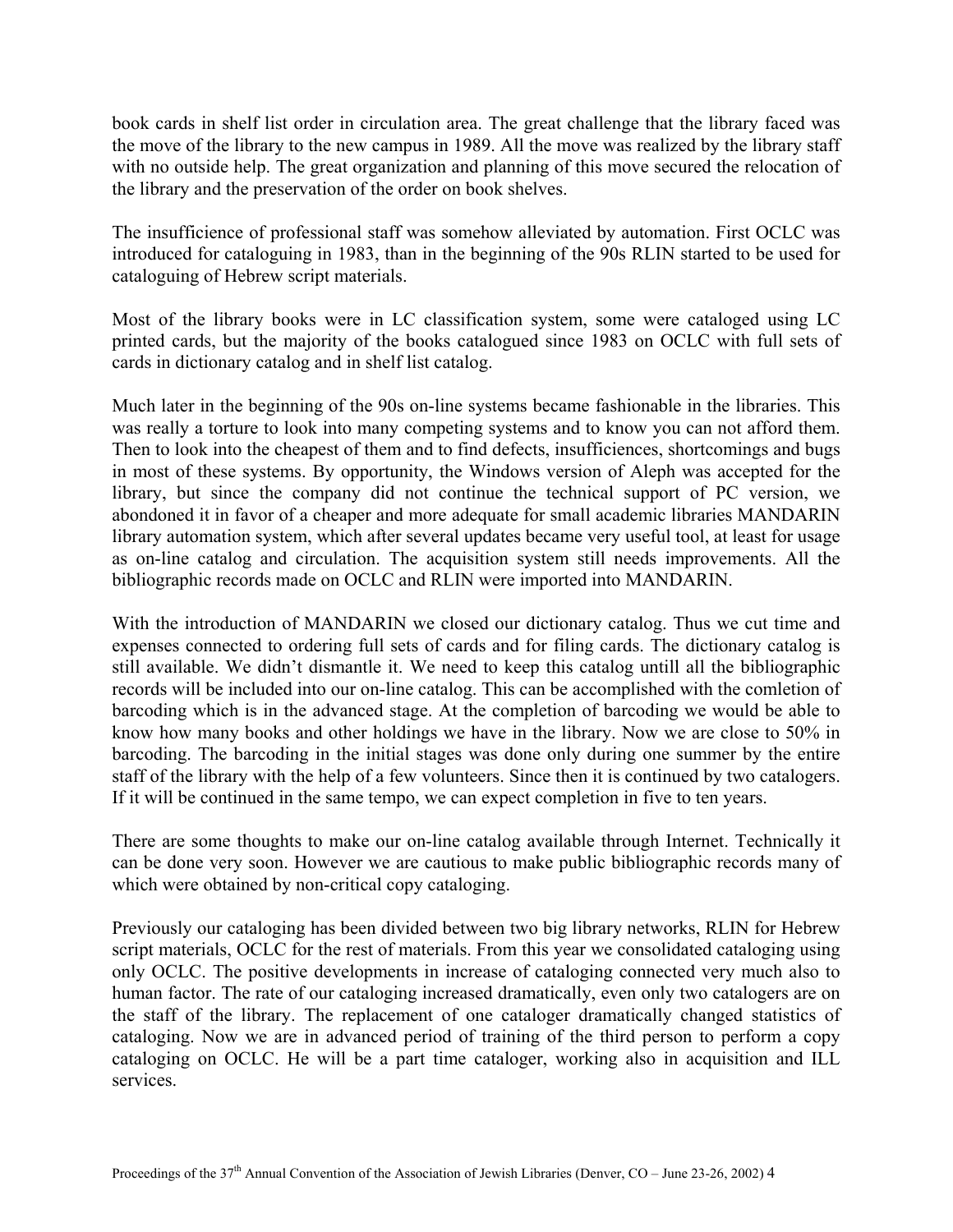The problems of such academic library as Tuttleman library of Gratz College are mainly connected to insufficiancy of funds, which dictate a limitation in full time professional stuff, non existing support staff, replaced with a small number of volunteers, and very limited acquisition funds. In the last years there is a marked tendency of decreasing number of users.

To increase the membership in the library several measures were instituted from the beginning of the 90s.

1. Any member of Jewish community of Philadelphia was enabled to use the library for very low yearly fee. Beginning this year the membership in the library is free.

2. We established a new collection of videos, which attract some readers and very actively used.

3. From time to time we make exhibitions connected to particular topics: we exhibited twice some of our fine collection of Passover Haggadot, we made exhibits of printed works of Gratz College Faculty, Israeli art in Gratz holdings, Dreifusiana (towards 100 anniversary of the begginning of Dreyfus affaire); on history of the Sephardic Jews of Curoçao, etc., to name a few.

4. Gratz College Library instituted an annual book award competition in a particular area of Jewish Studies (which is decided in consultation between a librarian and the president of the college). This is judged by a panel of internationally known judges. The library receives at least one copy of each book submited for consideration of the judges. The library maintains an exhibit of the books submitted by the publishers seeking the award.

5. The free reference service was introduced. This has been provided in three different ways: a. through personal interview, b. by phone, c. through e-mail. The reference librarian receives the queries either to his e-mail address or to special e-mail address which we created for the information desk

6. The last measure of fundrasing are sales of postcards with photos of some rare items from Tuttleman library of Gratz College. We have now a half dozen of such cards. Photographed by Dr. Susan Rosenbaum, M.D., the first lady of the College, who happen to be a talented photographer, they attract attention of some contributors. This way of fundrasing is quite new. We are not aware of particular results.

On completely different note, I should admit the acts of charity of the members of Philadelphia Jewish community. The library receives every year about a quarter of its acquisitions from contributions of private citizens. Many books donated by the families, when they move to other address or when owner of books dies. However we have cases of absolutely unselfish and generous contributors who donate new books to the Tuttleman library of Gratz College. This way we save ca. 25% of our acquisition budget.

To solicit some funds the library applied several times for particular grants. To my knowledge, only two times we were successful in getting some money. The most successful case was the grant for conservation program received about three years ago. With the help of this grant we were able to preserve several dozen of our rare books printed mostly in the  $16<sup>th</sup>$  and  $17<sup>th</sup>$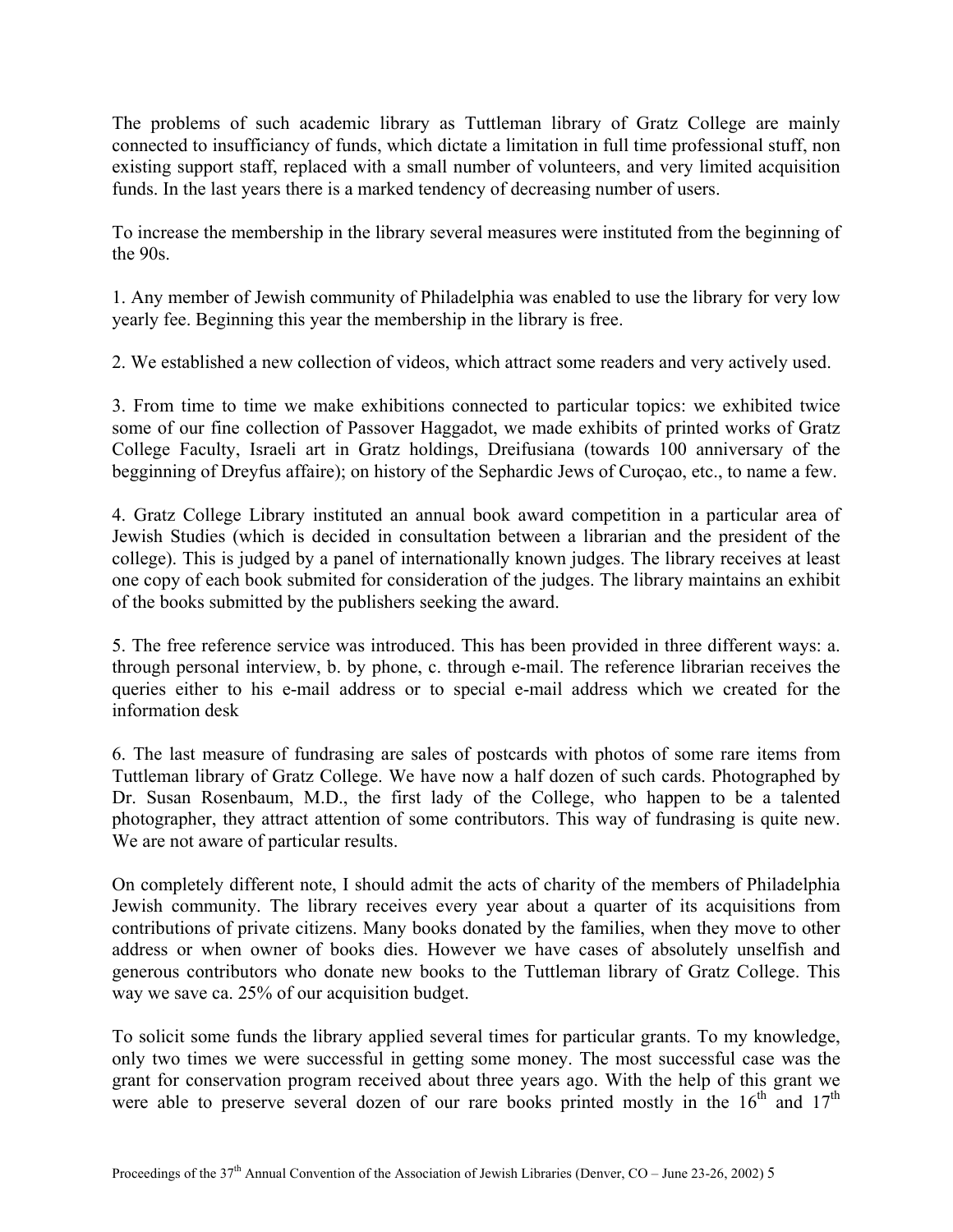centuries. We planned originally to preserve about 400 rare books. The conservation proved to be very slow process, and the actual time of the program exceded all the plans. When you have chosen a conservation company, you are on mercy of this company, and if this company has problems so do you. Now near the completion of this project, we can see that only about one quarter of the projected number of rare books will be preserved using the cheapest materials for acid free binding and archival boxes.

Despite everything I stated above, there were many advantages to the library. It holds some unic and specific collections that could attract both the students and researchers. First I should mention a small, but very nice collection of rare Hebrew books. Of course it cannot be compared to big collections such as JTS, HUC, Harvard or Yale universities, but Gratz collection which was formed mostly from the books of Gratz family of Philadelphia, Mayer Sulzberger, Isaac Lisser and later contributors at the end of the  $19<sup>th</sup>$  century, includes several books from the beginning of 16th century, such as Constantinople edition, *Hilkhot Rav Alfas*, 1508-1509, parts of Constantinople edition, Maimonides, *Mishneh Torah*, 1508, several books printed by Daniel Bomberg between 1518 and 1548, including so called Rabbinical Bible (Ketuvim, 1518-19), very early editions of several philosophic and grammatical works, mostly Hebrew translations from Arabic, a large number of Mahzorim from  $16<sup>th</sup>$  to  $18<sup>th</sup>$  century (e.g. Sabionetta-Cremona edition of Ashkenazi Rite, a number of Amsterdam printings of High Holidays liturgy, a large number of Sultzbach Mahzorim, Bohemia and Moravia Rite, with early Yiddish translations; a large number of liturgical works of Wolf Heidenheim printed in Redelheim between 1800 and 1865). Sabionetta-Cremona edition of Ashkenazi liturgy can provide for a curious researcher a laboratory to reconstruct the objections of the Catholic Church to the tenets of Judaism. The book is heavily censured by the papal censors.

Rare Book Room houses also rare Judaica in Latin, German, and English, printed between the 16<sup>th</sup> and the middle of the 19<sup>th</sup> century, including a number of early American printed books on Jewish subjects, as well as works of Judeo-Christian polemics and apologetics. Our library possesses most of the life time editions of Moses Mendelson's works as well as some works of Christian hebraists.

On the second place are very important collections of Jewish music which include not only books and scores, but also musical recordings of different types, records of 78, 45 and 33 r.p.m., CDs and manuscripts of scores. Among the books, I should mention 8 volume edition of Benedetto Marcello's musical notations of Hebrew Psalms in the way how they were chanted in Italian Synagogues at the second half of the 18<sup>th</sup> century, the complete synagogue services of Salomon Sulzer (1804-1890) in Vienna and Louis Lewandovsky (1821-1894) in Berlin, besides great number of original liturgical music from Salamone de Rossi (Mantua,  $16<sup>th</sup> -17<sup>th</sup>$  cent.) to David Finko (b. 1936 in Leningrad, Soviet Union, currently resides in Philadelphia). The library possesses a great number of the original scores produced by Petrograd Society of Jewish Music in Petrograd (now St. Peterburg), Berlin and Tel Aviv documenting lifetime activities of Joel Engel and a monumental edition of Abraham Zvi Idelsohn's Jewish Oriental songs. Of course, we also collect contemporary Israeli music and music of the Jews in diaspora.

Another nice collection is about 500 Passover haggadot, from 1712 to 2002. In this collection we have original Amsterdam edition of Solomon Proops, complete copy, with the woodcuts and the map of Palestine divided to 12 tribes of Israel. This collection is proud to include the first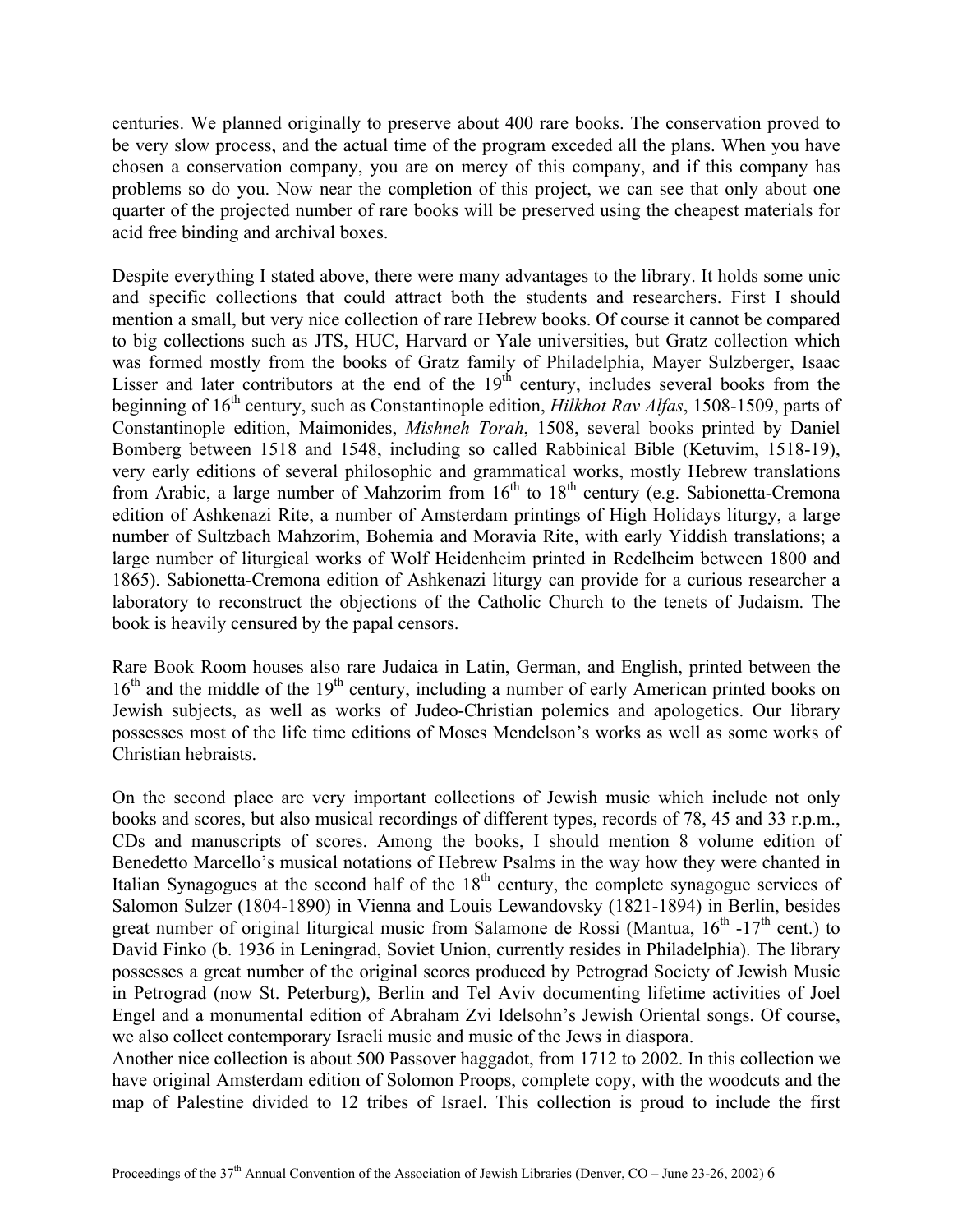haggadah printed on American soil, New York, 1836-37, we also have a large number of facsimile editions of illuminated manuscripts and early printed haggadot, as well as haggadot with translations into many Jewish and non-Jewish languages, including some European and of Asiatic languages.

Some books placed in the Rare book on the reason that they have authographs of the authors or famous personalities. We have authographs almost every important Hebrew and Yiddish writer, from Bialik and Tchernichovsky up to contemporary period and of many of Israeli statesmen, such as David Ben Gurion, Golda Meir, Yitshak Ben-Zvi, Zalman Shazar, and others.

Hebrew part of the library is very strong. I would say that 25% or 30% of all library books are in Hebrew encompassing Hebrew literature from the Bible up to most modern Israeli writers and poets.

When we are stepping outside of Rare book room we notice very large collection of Holocaust literature as well as that of Jewish history in Israel and diaspora. Holocaust was important area in Gratz College studies, since one of the pioners of Holocaust research, the late Prof. Nora Levin taught there. And if I already mentioned Holocaust section in the library and the name of Prof. Nora Levin, I should mention another enterprise which connects the library with the subject of **Holocaust** 

In 1979 Nora Levin, the author of the seminal work, *The Holocaust*, 1969 (10 years on bestseller list) and Professor of History at Gratz College, founded The Gratz College Holocaust Oral History Archive, the unic organization which seeks to record, preserve and make available for study the testimonies of those who experienced the Nazi era, 1933-1945, in ghettoes, camps, labor brigades, resistance forces, national armies, in hiding, in rescue operations and as refugies.

This Archive was one of the earliest collections of Holocaust testimony. Prof. Nora Levin died in 1989, but the process she started was continued under leadership of Mrs. Josey Fisher. All the work performed by volunteers, 60% of whom are survivors of Holocaust themselves. They come every Tuesday.

Since 1979 there were interviewed more than 800 survivors residing in Pennsylvania, New Jersey and Delaware. The interviews were recorded on audio-cassettes and gradually retyped on hard copy. The volunteers edit the typescript. Of course, during the editing many questions are raised. Since survivors came from over a dozen countries, their testimonies include a lot of foreign words. The words in many foreign languages, the names of officials, the terminology of Nazi or Soviet regimes, geographical places, and sometimes even the meaning of the sentence, everything of this should be verified and commented. And here the library help comes. Hundreds of reference questions are answered and translation of foreign words and sources of verification are supplied.

When a transcript is edited and retyped, it is given to the cataloger, who catalogs it on OCLC, using as much as possible LC subject headings. This way the bibliographic records make the testimonies accessible to researchers outside of Gratz College Library. Since 1996, the Archive contributes to U.S. Holocaust Memorial Museum Research Institute in Washington, D.C. a copy